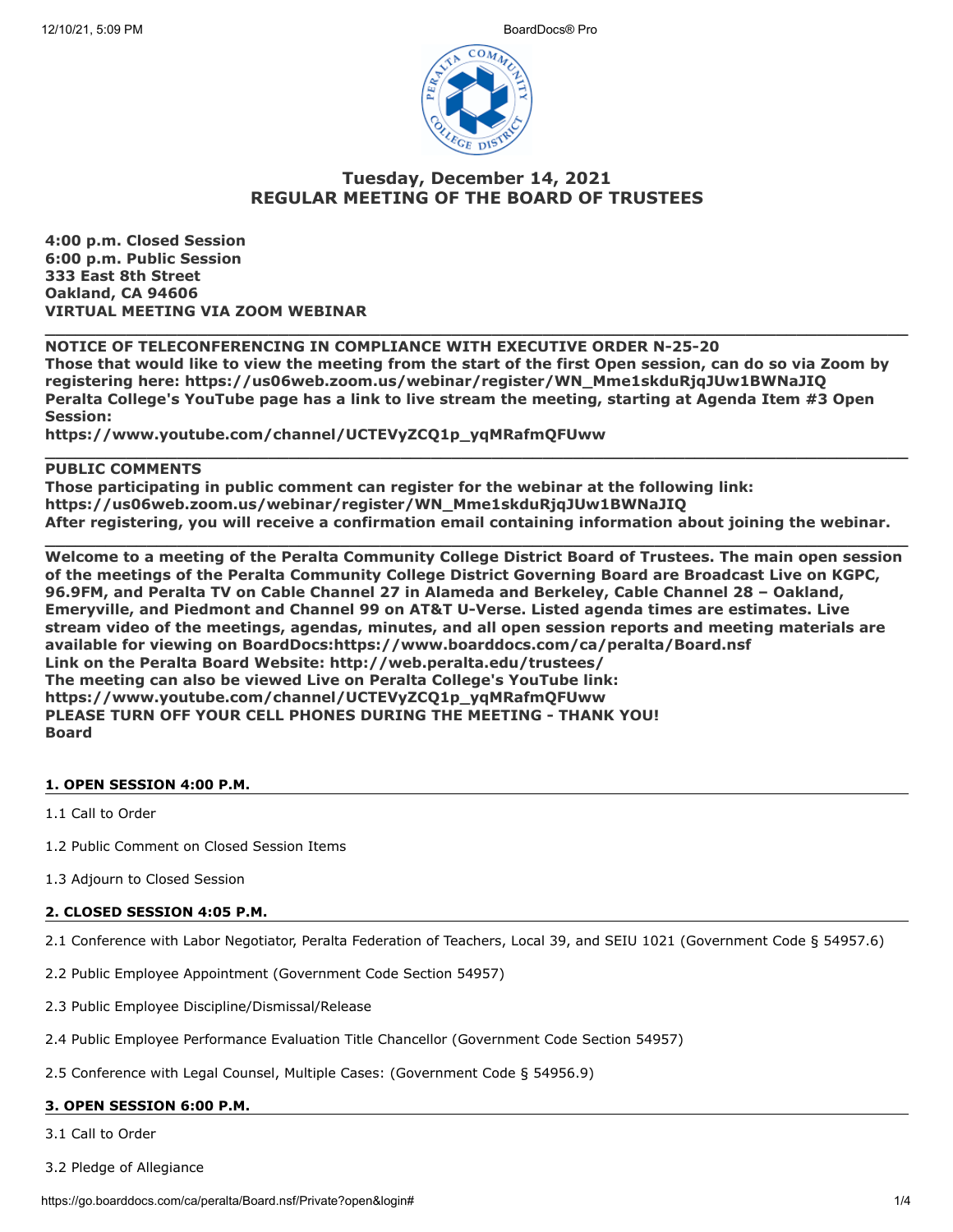- 3.3 Annual Organizational Meeting
- 3.4 Roll Call
- 3.5 Affirmation of the Statement of Cooperation
- 3.6 Report of Action Taken in Closed Session
- 3.7 Approval of the Agenda
- 3.8 Approval of the Minutes
- 3.9 Associated Student Government Reports
- 3.10 Peralta Classified Senate Report
- 3.11 District Academic Senate Report
- 3.12 Public Communication
- 3.13 Chancellor's Reports

## **4. PRESENTATIONS**

4.1 MGI Advocacy, Inc. Board Presentation

## **5. CONSENT CALENDAR - CHANCELLOR'S OFFICE**

5.1 Consider Approval of the Board Meeting Calendar for 2022. Presenter: Interim Chancellor Dr. Jannett Jackson

## **6. CONSENT CALENDAR - HUMAN RESOURCES**

6.1 Consider Approval of a Management Personnel Item. Presenter: Interim Vice Chancellor Ronald McKinley

6.2 Consider Approval of Academic (Faculty) Personnel Items. Presenter: Interim Vice Chancellor Ronald McKinley

6.3 Consider Approval of Classified Personnel Items. Presenter: Interim Vice Chancellor Ronald McKinley

## **7. CONSENT CALENDAR - MARKETING**

7.1 Consider Approval of an Amendment to the ICC #22547 for Ad Placement Services with California Newspapers Partnership dba Bay Area News Group to provide Additional Advertising for the PCCD Spring and Summer 2022 Enrollment Campaign, with an Increase to the Cost of Services in the amount of \$30,000. Presenter: Executive Director, Mark Johnson.

7.2 Consider Approval of an Amendment to ICC #22548 for Printing and Mailing Services with Folger Graphics to provide Additional Advertising for the PCCD Spring 2022 Enrollment Campaign, with an Increase to the Cost of Services in the amount of \$16,768.88. Presenter: Executive Director, Mark Johnson.

7.3 Consider Ratification of Amendment No. 1 and Approval of Amendment No. 2 to the Independent Consultant Agreement #22549 for Marketing and Advertising Services with 25th Hour Communications to Provide Additional Services for the Peralta Community College District Spring and Summer 2022 Enrollment Campaign. Presenter: Executive Director, Mark Johnson.

## **8. CONSENT CALENDAR - ACADEMIC AFFAIRS**

8.1 Consider Ratification of a T-Mobile Contract in an Amount not to Exceed \$205,275 Presenter: President Angelica Garcia

8.2 Consider Acceptance of the Sub-Award Agreement with Early Care and Education Pathways to Success (ECEPTS) for \$98,000 of funds awarded by the Partnership to Advance Youth Apprenticeship (PAYA). Presenter: President Angelica Garcia

8.3 Consider Approval of an Independent Contractor Agreement with Two Hats Consulting LLC to develop and execute marketing strategies that are specific to the needs and goals of Laney College's Culinary Arts Department, Environmental Controls Technology Department, and the general CTE Division. Presenter: President Rudy Besikof

8.4 Consider Approval for Laney College to Accept the Extension and Augmentation of the Advanced Manufacturing Regional Director Grant (20-452-001) from the Chancellor's Office. The original grant timeline was from July 1, 2020 – December 31, 2021, but will now be extended until June 30,2021. The original grant amount was \$89,500.00 and has been increased by \$93,462.00 for a total of \$182,962.00. Presenter: President Rudy Besikof

8.5 Consider Approval of the Addendum to extend the Independent Contractor Agreement with Design4X to perform services as the Regional Director in accordance to the State Chancellor's Advanced Manufacturing Grant. Presenter: President Rudy Besikof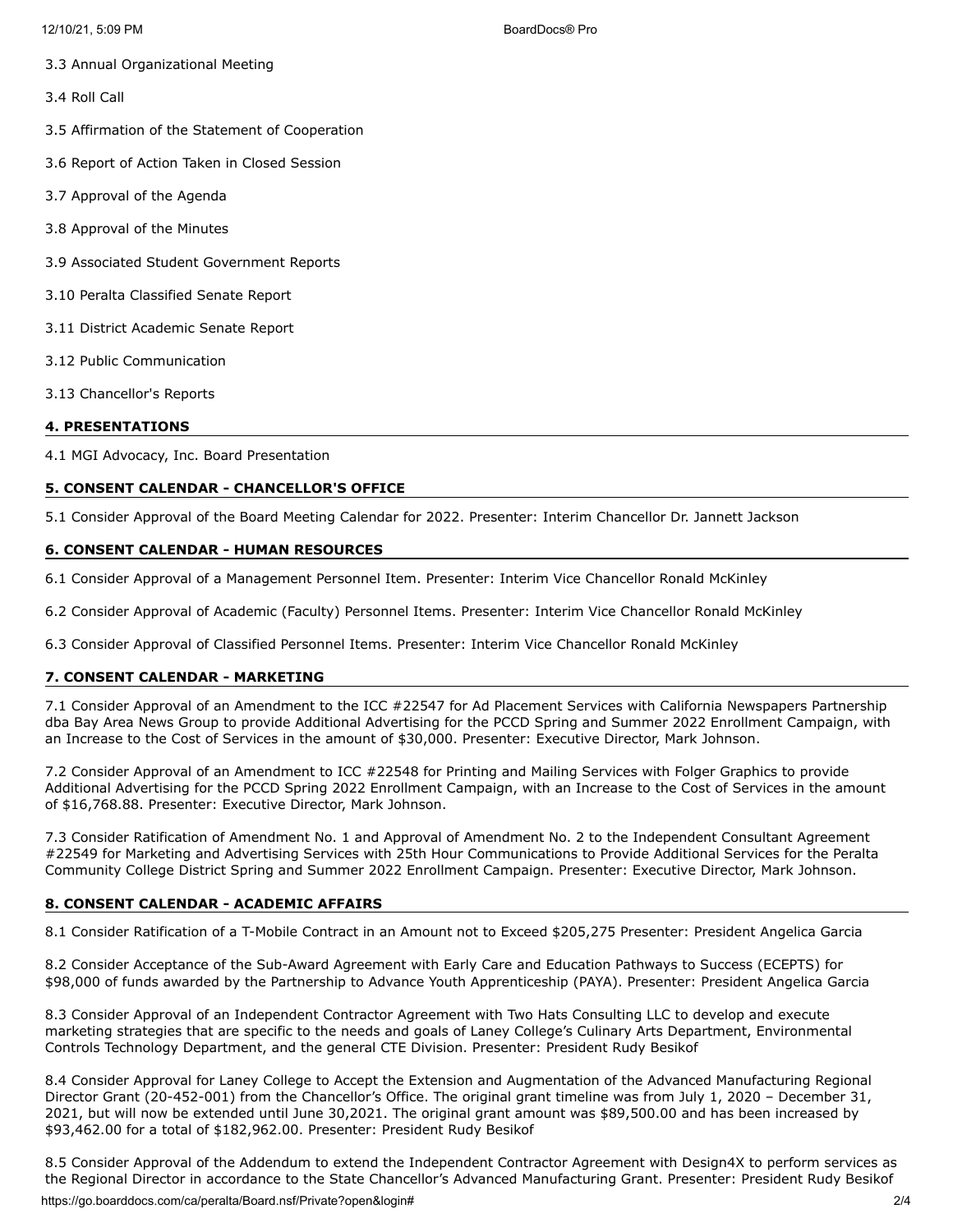8.6 Consider Ratification of the Acceptance of the Lao Family Community Development Sub-Grant Agreement Which Provides Vocational English as a Second Language (VESL) Classes to Bridge Employment Training to CTE Programs, as well as Employment Service Activities that Focus on Career Pathways to the CTE industries. Presenter: President Rudy Besikof

8.7 Consider Approval of Amendment #2 to College and Careers Pathways Agreement Between Alameda Unified School District and Peralta Community College District/College of Alameda Regarding Alameda Science and Technology Institute ("ASTI"); Presenter: President Nathaniel Jones.

8.8 Consider Approval of Use Agreement Regarding Use of Facilities by and Between Alameda Unified School District and Peralta Community College District (Island High School); Presenter: President Nathaniel Jones.

8.9 Consider Approval of an Addendum #1 in the amount of \$245,000 to the Independent Contractor / Consultant w/NMRR INC Bright Star Care who provide staffing at PCCD Colleges to check vaccination or exemption testing. Presenter: Vice Chancellor Siri Brown.

8.10 Consider Approval of an Addendum #1 in the amount of \$106,000 to the Independent Contractor / Consultant w/EIEIO Bright Star Healthcare who provide staffing at Merritt College to check vaccination or exemption testing. Presenter: Vice Chancellor Siri Brown.

8.11 Consider Approval of Course and Program Additions, Deactivations and Changes. Presenter: Vice Chancellor Siri Brown

#### **9. CONSENT CALENDAR - FACILITIES**

9.1 Consider Approval of the Vegetation Management Plan developed for Merritt College. Presenter: Interim Vice Chancellor Atheria Smith

9.2 Consider Adoption of the Final Drawings and Specifications for the New Child Development Center (CDC) at Merritt College Pursuant to Administrative Procedures 6340 and 6350. Presenter: Interim Vice Chancellor Atheria Smith.

9.3 Consider Approval of Preliminary Drawings for the Berkeley City College – Milvia Street project, Pursuant to Administrative Procedures 6340 and 6350 and Obtain Authorization to Proceed with the Working Drawings and Specifications for the Project. Presenter: Interim Vice Chancellor Atheria Smith

9.4 Consider Award of a Contract to Avidex Enterprises in the Amount of \$116,368.36 for the Berkeley City College Classroom Digital Upgrade Project - Bid No. 21--22/01

#### **10. CONSENT CALENDAR - FINANCE**

10.1 Community College Financial Statement (CCFS) 311 Q1 Report for Fiscal Year 2021-22. Presenter: Interim Vice Chancellor Adil Ahmed

10.2 Review and Consider Acceptance of the Annual Measure E Special Parcel Tax Report for Fiscal Year 2021/22. Presenter: Interim Vice Chancellor Ahmed

10.3 Consider Approval of the Budget Development Calendar for Fiscal Year 2022-23. Presenter: Interim Vice Chancellor Adil Ahmed

10.4 Consider Review of the Warrant/Payment Report for the period covering October 1, 2020 through June 30, 2021. Presenter: Interim Vice Chancellor Adil Ahmed

10.5 Consider Review of Purchase Order Report for the Period covering from October 1, 2020 through June 30, 2021. Presenter: Interim Vice Chancellor Adil Ahmed

10.6 Consider Review of Budget Transfer Report for the Period Covering from October 1, 2020 through June 30, 2021. Presenter: Interim Vice Chancellor Adil Ahmed

10.7 Consider Review of the Warrant/Payment Report for the period covering November 1, 2021 through November 30, 2021. Presenter: Interim Vice Chancellor Adil Ahmed

10.8 Consider Review of Purchase Order Report for the Period Covering from November 1, 2021 through November 30, 2021. Presenter: Interim Vice Chancellor Adil Ahmed

10.9 Consider Review of Budget Transfer Report for the Period Covering from November 1, 2021 through November 30, 2021. Presenter: Interim Vice Chancellor Adil Ahmed

10.10 Consider Review of the Cash Flow/Financial Report – From July 1, 2021 through October 31, 2021. Presenter: Interim Vice Chancellor Adil Ahmed